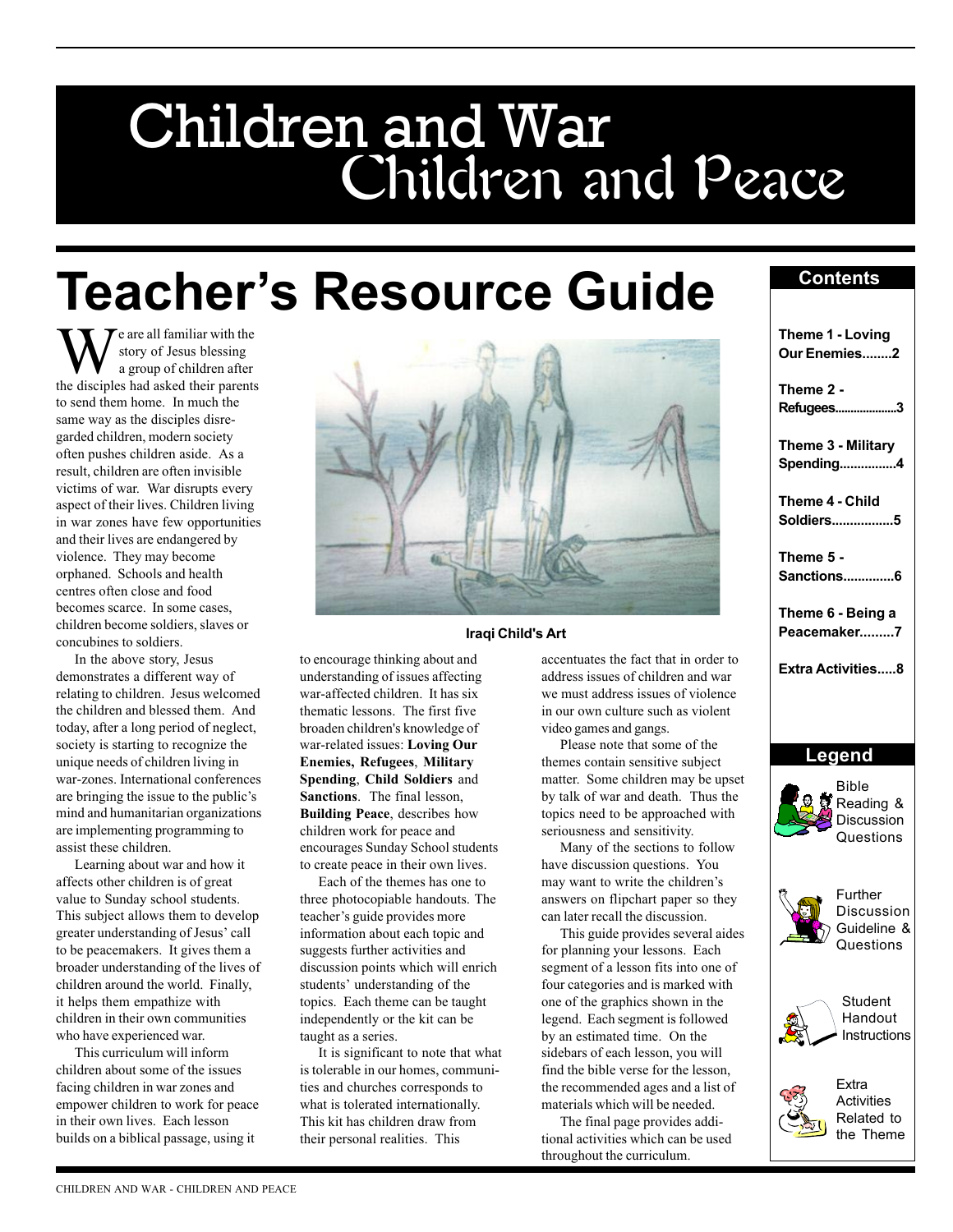### Theme 1 - Loving Our Enemies

**J** esus' purpose was to teach<br>God's children a new way way of love. In the followire<br>lessons, you will be introducing esus' purpose was to teach God's children a new way  $-$  the way of love. In the following topics related to war and violence. In contrast, the way of Jesus is the way of peace and love. The parable of the Good Samaritan is an excellent example of his message to love our neighbours, including our enemies. A simple act of kindness has the power to transform people's hearts.

**Scripture** Reading: Luke 9: 51-56, 10: 25-37

4 - 8

**Materials** Needed: writing materials, paper, large jar

Recommended Ages: Grades

Prior to the story described in Luke 9:51-56, Jesus had wanted to visit a Samaritan village. As Jews and Samaritans were enemies, Jesus was not allowed to enter the village. After this experience, Jesus told a story about a Samaritan helping a Jew, an enemy helping an enemy. It is a story that shows kindness between hostile peoples – moving them away from the habit of judging one another and thus perpetuating the friction between them. Instead, Jesus' story creates a sense of curiosity between the two groups, causing each to wonder if the other is perhaps not as hostile as had been believed.



egin the lesson by reading aloud Luke 9: 51-56 (the context) and Luke 10:25-37 (The Good Samaritan). After the story, ask the children to reflect on the story. Guide them by asking the following questions.

 How many people passed the injured man before the Samaritan came?

 Why would a person stop to help another person? Why wouldn't someone stop?

 What do you think the injured man was thinking when a Samaritan (his enemy) offered to help him?

Do you have any enemies?

 What messages do movies, television or video games send about enemies?

 How do people treat their enemies on tv or in video games?

How does this make you

feel?

 How do you think this makes the other person feel? (Time - 30 min.)



The vector of a time when someone<br>time when someone<br>something to help them. Then ask time when someone complimented them or did them to think about a time when they helped someone. Ask them to think about how helping others and being helped by others makes them feel. Invite them to compare the feelings and actions of reacting against enemies to acting with kindness. Finally, have the children consider ways in which they can increase their own acts of kindness, and possibly extend an act of kindness to someone they do not like.

This discussion can be turned into a game. After a few minutes of discussion, assign one side of the room as the "kindness" side, and the other, the "unkindness" side. Call out various activities such as, "helping with the dishes," or "pushing your brother." The children should decide what kind of action it is and then run to that side of the room. After a few moments, students can take turns being the caller.

(Time - 15 min.)



This handout<br>provides children<br>with the opporture-tell the good Samaritan provides children with the opportunity to story in their own words.

Before distributing the handout re-read the story of the Good Samaritan. Have the children think about different people involved in the story (Samaritan, Inn keeper, Levite and Priest who walked past). Invite them to create characters such as a doctor, other travellers on the road, guests of the inn or a resident of the town. When

students have chosen their characters, ask them to think about the story from that person's point of view. Have the children divide into pairs and share their character accounts with each other or have one student interview the other's character for a newspaper or newscast.

(Time - 15 min.)



#### Modern Good Samaritan

Have the children rewrite the story of the Good Samaritan for present times.

(Time - 10 min.)

#### Kindness Jar

Work with the children to brainstorm a list of acts of kindness. These may include: sweeping the sidewalk, holding the door open for someone, clearing the table after dinner, etc. Keep track of all the possibilities. Write them on slips of paper. Put the slips of paper into a jar. Each week pull out one act of kindness that students could do during the week.

(Time - 10 min.)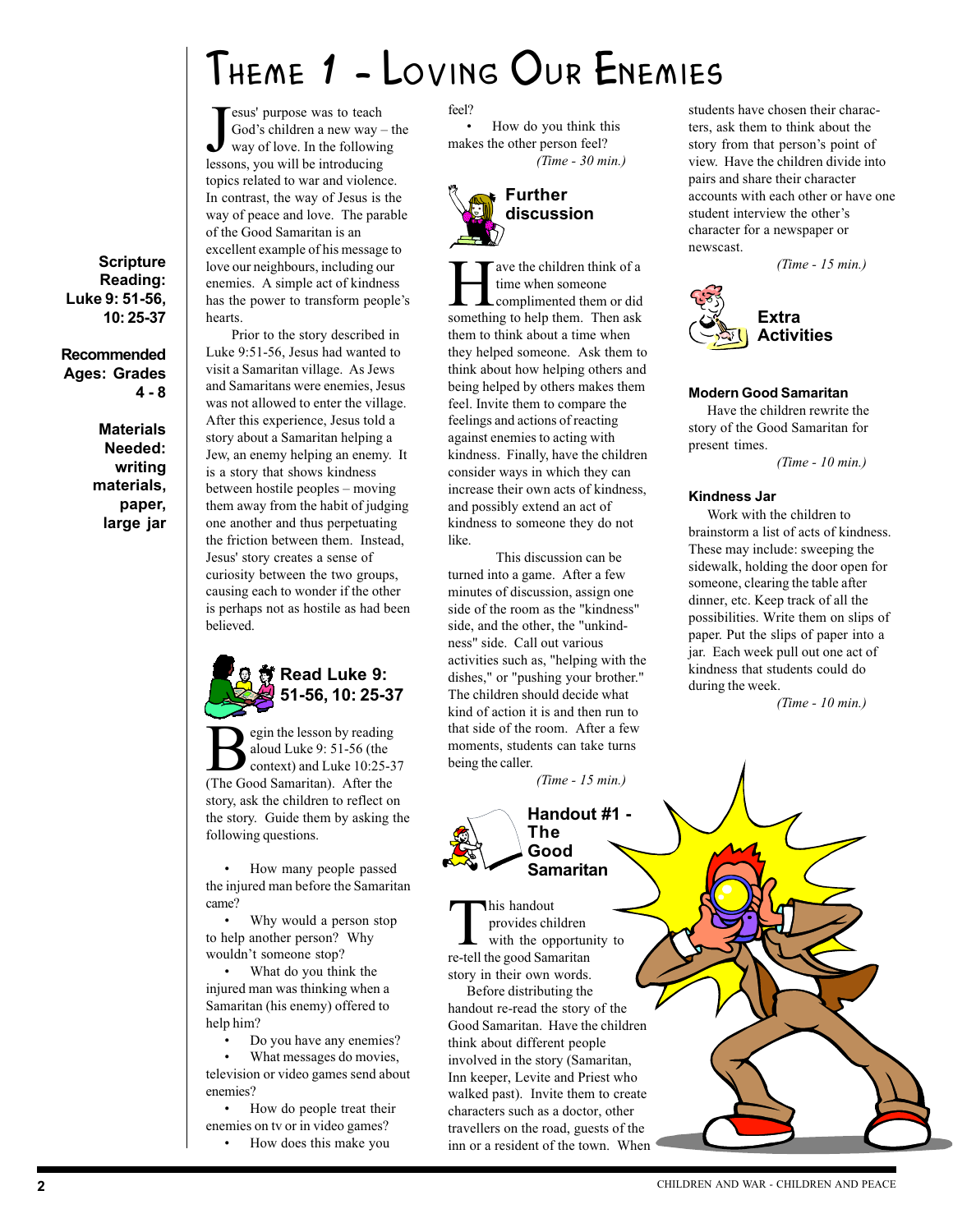## Theme 2 - Refugees: Uprooted Children

The Bible contains several<br>stories of people fleeing<br>homes. Perhaps the best-<br>known is that of the Israelites stories of people fleeing their homes. Perhaps the bestknown is that of the Israelites wandering through the desert for forty years. We are also familiar with Mary, Joseph and baby Jesus fleeing Israel to escape King Herod's killing of infant boys.

There are millions of refugees and displaced persons in the world today. The vast majority of these people are displaced in their own countries or neighbouring countries. When people leave their homes behind they also leave their livelihoods, their possessions and their communities. Life in refugee camps is difficult. People lack access to education and adequate health care and nutrition. People suffer from boredom, frustration and resentment. The camps are crowded and disease travels quickly. Children are especially vulnerable.



**A** fter the reading ask the<br>children to reflect on the<br>loseph flee to Egypt? How do children to reflect on the story. Why did Mary and Joseph flee to Egypt? How do you think they felt? Provide a map for the children to find Bethlehem and Egypt and trace a route that Mary, Joseph and Jesus may have taken. (Time 10 min.)



#### Further **Discussion**

**M** any children are sepa-<br>
in the confusion of<br>
escaning their homes Ask the rated from their parents in the confusion of escaping their homes. Ask the children to tell stories of when they were lost or separated from their parents/guardians in a store or mall. What were the thoughts/feelings they were experiencing at this time? What did they do? How did it feel to be reunited? UNICEF and the Red Cross both provide services where children's photos are displayed in a central location for parents to try to find their children. These programs have helped reunite many separated refugee families. (Time - 10 min.)



Handout #1 - Jesus was a refugee

This handout tells the story<br>of Jesus' family's escape t<br>Egypt. It also provides<br>information and statistics on of Jesus' family's escape to Egypt. It also provides information and statistics on refugees. An illustration of Jesus and his family is included and can be coloured by younger children.

Before distributing the handouts, ask the children the following questions.

• What is a refugee? A refugee is a person who has fled his or her home. Reasons for becoming a refugee include war, political persecution, famine and natural disaster.

 How is a refugee different from an immigrant? An immigrant leaves home in search of a better life, but does so by choice.

 How many refugees are in the world today? The United Nations High Commissioner for Refugees (UNHCR) puts the number at over 22 million.

 What do refugees want? Most refugees want to return home.

Distribute the handouts and read them with the children. Discuss with children how Jesus would have felt growing up in an unfamiliar place. Ask if the idea of Jesus being a refugee fits with their ideas about Jesus and about refugees. (Time 12 min.)



### Handout #2 - What would you take?

This handout asks students to<br>imagine what it would be<br>like to be a refugee. It serves<br>to create empathy for refugees. A imagine what it would be like to be a refugee. It serves to create empathy for refugees. A suitcase is provided for drawing or writing what they would take with them, a footprint for what they would leave behind. These pictures can be cut out and put on the wall around the room. After considering those things in their lives which they would not want to leave

behind, ask the children to reflect on what they are thankful for in their lives. Close the activity with a prayer of thanks (you should lead the prayer). Give each child a chance to thank God for something. (Time - 10 min.)



#### Handout #3 - Refugee Word Search

The refugee word search<br>familiarizes children wi<br>some of the places that<br>refugees have come from As familiarizes children with some of the places that refugees have come from. As political conflicts are always starting and ending, children should be aware that this is not a definitive list. This kit includes a large map of the world's conflicts. After doing the word search, have each student place a small sticker on a place from which there are or have been refugees. Ask them to identify the continent the sticker is going onto.

(Time 15 min.)



Assisting Refugees

The Sunday School offering over a given period of time could go to an organization that works with refugees, such as Mennonite Central Committee (MCC) or the Red Cross. MCC also assembles refugee kits that are sent to refugees around the world. A list of the needed items is available from MCC (in Canada phone 204-261-6381 or 1-888-622- 6337). Over several weeks, children could bring in various items to complete one or more refugee kits.

#### Meeting Refugees

Have someone who has come to Canada as a refugee speak to the class. Perhaps your church has sponsored a refugee family to come to your city. The International Centre is a good resource in Winnipeg for learning about the international community. Be sure that the speaker's English skills are quite good, or the children may become frustrated.

**Scripture** Reading: Matthew 2: 13 - 16

Recommended Ages: Grades 4 - 8

**Materials** Needed: writing materials, crayons for colouring, scissors, tape, Armed Conflict map, small stickers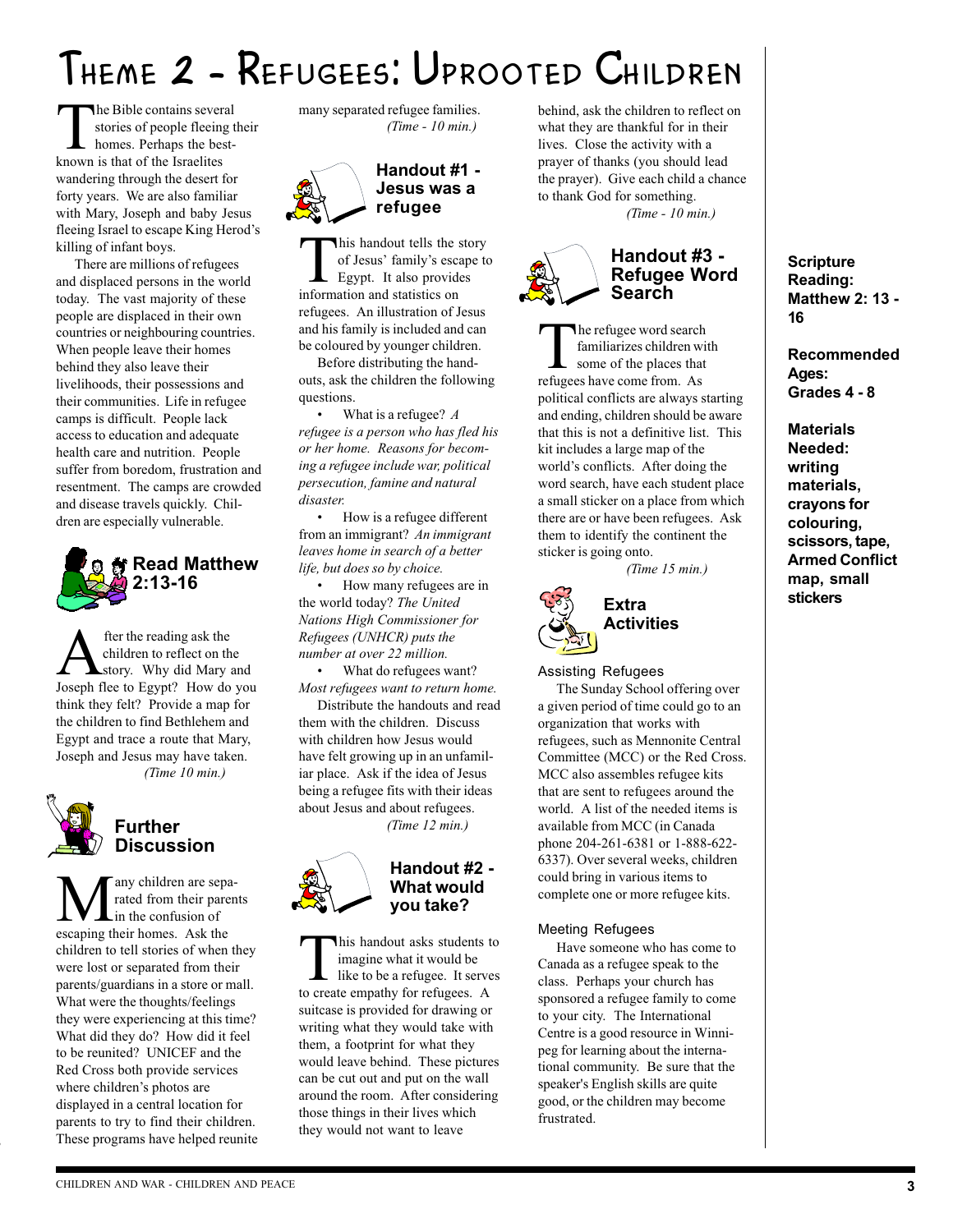## Theme 3 - Military Spending

 $\sum$  orld military spending reached its height during the Cold War. At that time, it reached one trillion dollars. Since the Cold War world-wide military spending has decreased to 780 billion. This figure, however, is still very high and there has been growing commitment to military spending in the United States and other countries in the past few years despite the decrease in war.

Scripture Reading: Micah 4:3

Recommended Ages: Grades 6-9

**Materials** Needed: writing materials, crayons or coloured pencils, dried beans or other markers enough for each child to have twenty, candies or other markers for alternative budget



Explain to the students that<br>while Canada is not at war<br>Canada has an active war<br>industry and economy Canada while Canada is not at war, Canada has an active war industry and economy. Canada spends 7% of its budget on the military. Canada also has industries that create military equipment. Most of this is sold to other countries for use there.

Some countries spend much more of their money on the military than Canada does. It is important to note that the total amount of money a country has is limited. When large sums of money are spent on military, other government spending-such as healthcare, education, roads, parks, etc-is reduced.

Ask the children to consider this information in light of the verse from Micah. Ask the students to determine from the verse whether God wants people to be at peace or war. How does military spending contradict God's wish for us to be at peace?

In the writings of the prophets, and in Jesus' life, we see that God wishes all people in society to be cared for, especially the poor and vulnerable people. Consider with the students how military spending violates God's will by taking money from basic needs and from helping the most vulnerable.



### Handout #1 - The Peace

ead the verse from Micah together. Have the students imagine that they have purchased a weapons factory. They want to use the factory to create tools for peace. To help visualize the transformation write children's ideas on a board. Begin with the question, What are weapons of violence?" Encourage students to broaden their definitions of violence by considering things like words or actions as weapons of violence. Students might also include concepts such as racism or poverty. Once the children have considered violence, ask them, What are tools for peace?" Again encourage broad thinking. Have the students fill out their work sheet.

(Time - 15 min.)



This exercise helps students<br>understand that money sp<br>on arms is taken away from<br>other programs because resources understand that money spent on arms is taken away from other programs because resources are limited.

Materials: 20 beans or other markers per student, 1 activity sheet per student.

Activity: Divide the class into pairs. Give each student 20 beans.

 Ask students to sit so they cannot see their partners' beans.

 At the beginning of the game, students put all twenty of their beans in their resource pile.

 The purpose of the game is to end up with a large resource pile. Throughout the game students can build up arms by taking beans from the resource pile. A player gains resources by attacking or moving beans from arms to resources.

 A player wins if she or he has fifteen or more resource beans at the end of the game. Arms beans will not count as points.

 Tell the class they will play three games of eight moves each.

 During each move, children may choose to (a) shift one bean from resources to arms; (b) shift one bean from arms to resources; (c) leave things as they are.

 Announce each move. Once the pairs have completed four moves, ask, players to raise their hands if they want to attack. Players can only attack if they have

four or more beans in their arms piles.

 A decisive battle occurs when players have at least four more arms beans than their partners. The 'losers' must give six beans from their resource piles to their partners.

 An indecisive battle occurs when the players' arms beans are within three beans. No one "wins" and resources are unchanged.

 After any attack, all arms beans are removed from play.

 At the end of eight moves have the students restore their original twenty resource beans and play again.

 At the end of the third game ask the students to count their resource beans and discuss the game.

If there is time, play a forth game allowing students to see each others piles and negotiate with each other, agreeing how many arms each will have or mutually reducing arms.

(Time - 20 min.)



Create an Alternative Budget Use a pie chart drawn on the board or markers such as candies or chocolate kisses to represent the amount of money that a country has to spend. Use a workable number depending on the math ability of the class and incorporate percentages if the class is studying percentages in school. E.g. If a country has one million dollars and spends 500 000 dollars on military, what is left for education, health care, nutrition, roads, government, etc? (Canada spends about 7% of its budget, 10 billion dollars, on military. The US spends about half of its annual budget on the military). Lead a discussion about what our society would look like if God's will was done on earth. How would governments spend their money? Have the students use chocolates or candies, or a pen and paper to design an alternative budget that reflects God's will.

(Time - 15 min.)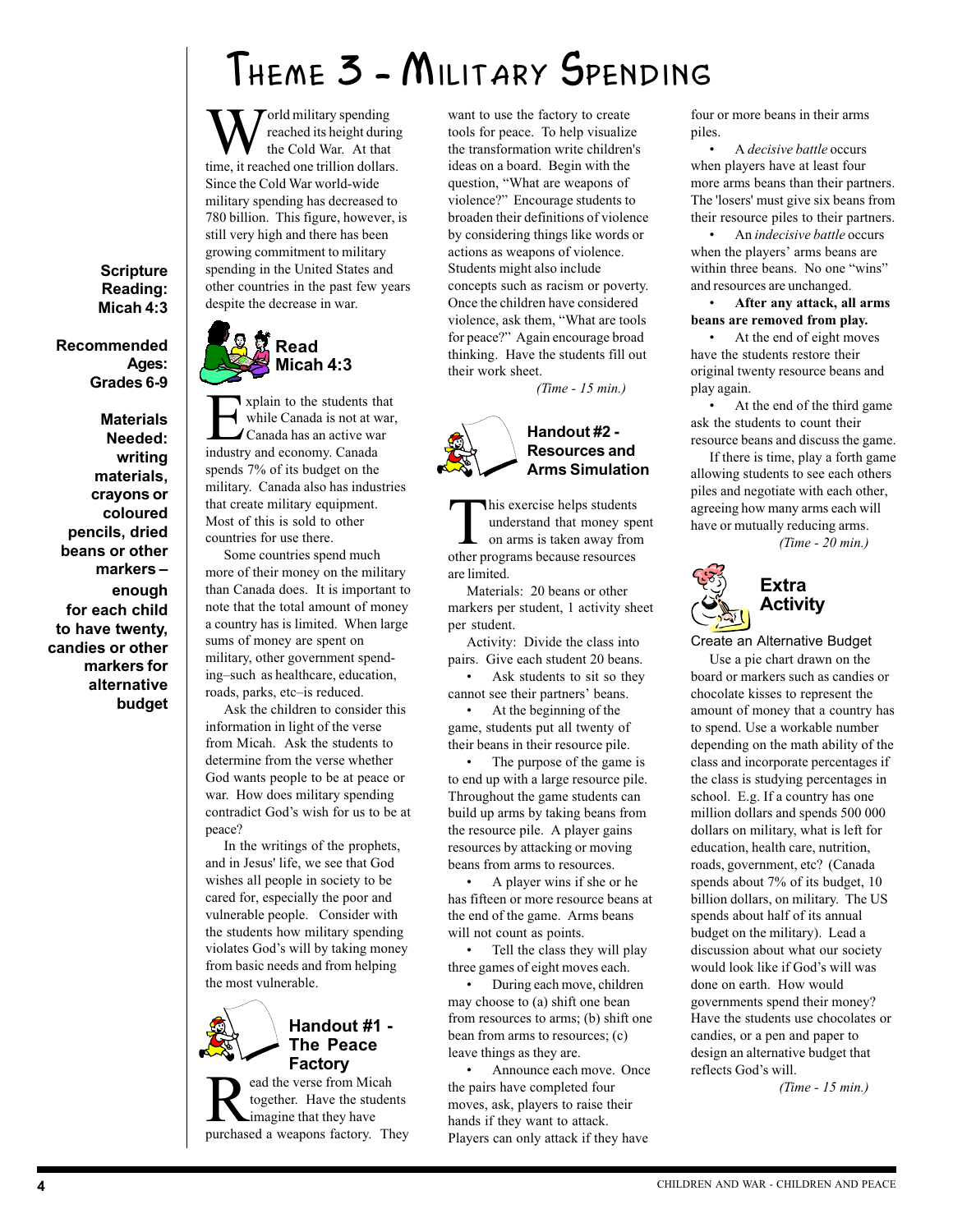### THEME 4 - CHILD SOLDIERS

**J** esus taught the importance<br>caring for children and givit<br>them love and attention. In<br>Matthew 19:13-15 he blesses a esus taught the importance of caring for children and giving them love and attention. In group of children after his disciples have asked them to leave.

Children are often recruited as soldiers in our present world. There are many reasons for the increase of child soldiers, the foremost being the proliferation of small, light-weight weapons which are easy to use. These weapons, such as the AK47 rifle, are cheap and readily available. Another reason children are often preferred as soldiers is that they have less fear in battle and readily follow orders. The nature of war today also contributes to the increase. The vast majority of wars are fought within a country. In these cases, rebel groups and armies often break rules of conduct which are more respected in international conflict.

There are long-term consequences to using child soldiers. Evidence from many places suggests that military involvement of large numbers of children over several generations contributes to continuing conflict. War becomes a way of life.



Sk the children to reflect on<br>the reading. The following<br>discussion the reading. The following questions may be useful for discussion.

 Why were parents bringing their children to see Jesus?

 Who wanted to send the children home?

• Is Jesus' message meant only for one particular group of people, such as adults?

(Time - 10 min..)



### Further **Discussion**

I ike the children in the bible<br>story, child soldiers are<br>often unwelcome in their own<br>communities. As soldiers they may story, child soldiers are often unwelcome in their own



have committed crimes. Even though they are usually forced to be soldiers, people are often afraid of them.

• How would the bible story be different if it were child soldiers coming to see Jesus?

 How do you imagine the crowd would react when the child soldiers came to see Jesus?

 Would they be fearful? Welcoming?

 Why might the crowd want to send them away?

 What do you think is a good response to child soldiers?

 How can we, living in North America, help them? Is there a difference

between the needs of a child soldier and a child who has recently stopped being a soldier?

(Time - 15 min.)

#### Handout #1 - Praying for Child Soldiers

This handout helps children<br>to see the incongruities of<br>childhood and being a<br>soldier. It has them think about to see the incongruities of childhood and being a soldier. It has them think about both childhood and soldiers and then combine these thoughts into a prayer for child soldiers. End the lesson by finding volunteers to read their prayers aloud.

(Time - 15 min.)



This handout illustrates the<br>perils facing child soldiers<br>means of a maze. At the of<br>the maze are pictures to represe perils facing child soldiers by means of a maze. At the end of the maze are pictures to represent what a child soldier or former child soldier needs. Discuss these things and ask the children to consider what else child soldiers need. (Time - 10 min.)



#### Stop the Use of Child Soldiers

There is a great deal of work being done internationally to stop the use of child soldiers. The Convention on the Rights of The Child has an Optional Protocol which makes it illegal for signatories to recruit soldiers under the age of 18.

Sunday school students can help by writing a letter to a current violator of the treaty or to governments that have not yet signed the Optional Protocol. For information about current letter-writing needs, visit the webiste of the Coalition to Stop the Use of Child Soldiers:

www.child-soldiers.org

photo by photo by UNICEF **UNICEI** 

> **Scripture** Reading: Matthew 19: 13 - 15

Recommended Ages: Grades 4 - 8

**Materials** Needed: writing materials, crayons or coloured pencils, paper for writing letters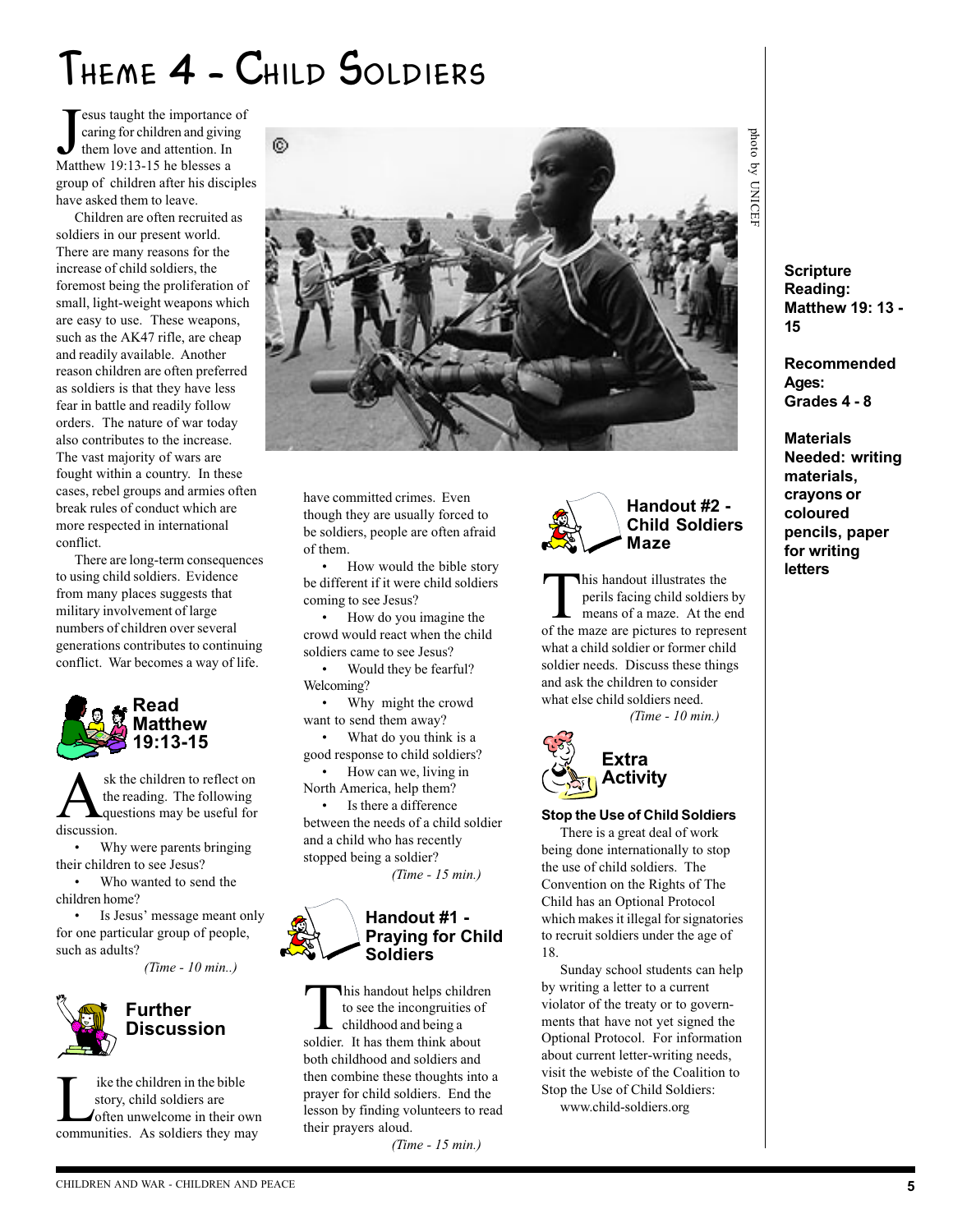### THEME 5 - SANCTIONS

anctions are being used more and more regularly as a means of forcing nations to comply with international standards. The pros and cons of sanctions use is a complicated issue. This lesson attempts to give children an understanding of the effects sanctions have on other children.

Sanctions are most effective when they are specific, such as eliminating military imports or placing travel and diplomatic restrictions on a leader of a country. Another key to their effectiveness is the support of the nation's people, as was the case in South Africa.

Unfortunately sanctions are a blunt weapon. Broad-based economic sanctions hurt the most vulnerable people in society. Food and medicine can become scarce and expensive. Organizations such as UNICEF report that when sanctions are placed on a nation, child malnutrition rates rise and children are often forced, because of economic hardship, to discontinue their studies and work for their families.

every day as a result of the fack of<br>medicine, clean drinking water and<br>inadequate nutrition. The situation in Iraq is the worst contemporary example of the ill effects of sanctions. The economy of the entire nation has been destroyed and an estimated 250 children die every day as a result of the lack of inadequate nutrition.

Sanctions are being continued despite the fact that Iraq has withdrawn from Kuwait (the original stipulation of the sanctions) and its nuclear weapons program has been dismantled. Former arms inspector Scott Ritter states that the biological and chemical weapons program has also been destroyed to the extent that Iraq could not now launch an attack. Despite these facts, Iraq remains under sanctions. While the government of Iraq has a record of human rights violations and improper conduct, the sanctions are not shaking that government's hold on power and are, instead, solidifying it, as the people of Iraq blame the United Sates for their suffering. There is a vast amount of information about sanctions against Iraq on the Internet, such as Voices In the Wilderness' site, www.nonviolence.org/~vitw.





Ask children if they are familiar with this passage. What is Jesus asking of us in this passage? (Time - 5 min.)

#### Handout # 1 - Matthew 25 re-written for Iraqi children

egin by explaining the concept of sanctions. Tell the children that Iraq has been under sanctions for 11 years. The sanctions imposed on Iraq have affected the lives of children and people of all ages drastically. Have each student read aloud a section from the handout. Then have the children discuss how their lives are different from those of children in Iraq. How would Jesus respond to the suffering of the Iraqi children? Jesus said that when we help those who are suffering, we help him. How is seeing Jesus in the children of Iraq different from the way the media teaches us to see Iraqi people?

(Time - 10 min.)



nder UN sanctions, many everyday items are not allowed to enter Iraq. All the answers to clues in this puzzle are items which are not allowed into Iraq because they may have a "dual military use." While this may be technically true (e.g. pencil lead may be broken down for its chemical components), most of these items are also necessities. Discuss the difference between needs and wants with the children. Which of the items in the crossword are needs which are wants? Have them imagine what life would be like without these items. (Time - 15 min.)

ANSWER KEY

Across:

- 1. Musical Instruments,
- 8. Bus,
- 9. Carpets,
- 10. Easel,
- 12. Telephone,
- 14. Truck,
- 15. Ambulance,
- 18. Paper,
- 20. Stapler,
- 22. Toys,
- 24. Wallpaper,
- 25. Rubber,
- 27. Dishwashers,

#### Down:

- 2. Sunhat,
- 3. Calculators,
- 4. Notebook,
- 5. Tissuepaper,
- 6. Magnet,
- 7. Table,
- 11. Shoes,
- 13. Soap, 16. Batteries,
- 17. Axes,
- 
- 19. Plywood,
- 21. Amps, 23. Dryer,
- 26. Bike.
- 



#### Declare a Have-Not Class.

For the class period (or a portion of the class) run the classroom with less materials (as if the class is under sanctions and these items are unavailable). Try having three children per pencil or drawing utensil, no chalk for the chalkboard, and sharing papers and books.

At the end of class talk about life under sanctions and what was it like to have less or to go without something. Discuss the fact that sanctions try to change political leaders but are hardest for the most vulnerable people (the poor, the elderly, children), the very people Jesus wants us to love and protect.

**Scripture** Reading: Matthew 25: 42 - 46

Recommended Ages: Grades 4 - 8

> **Materials** Needed: writing materials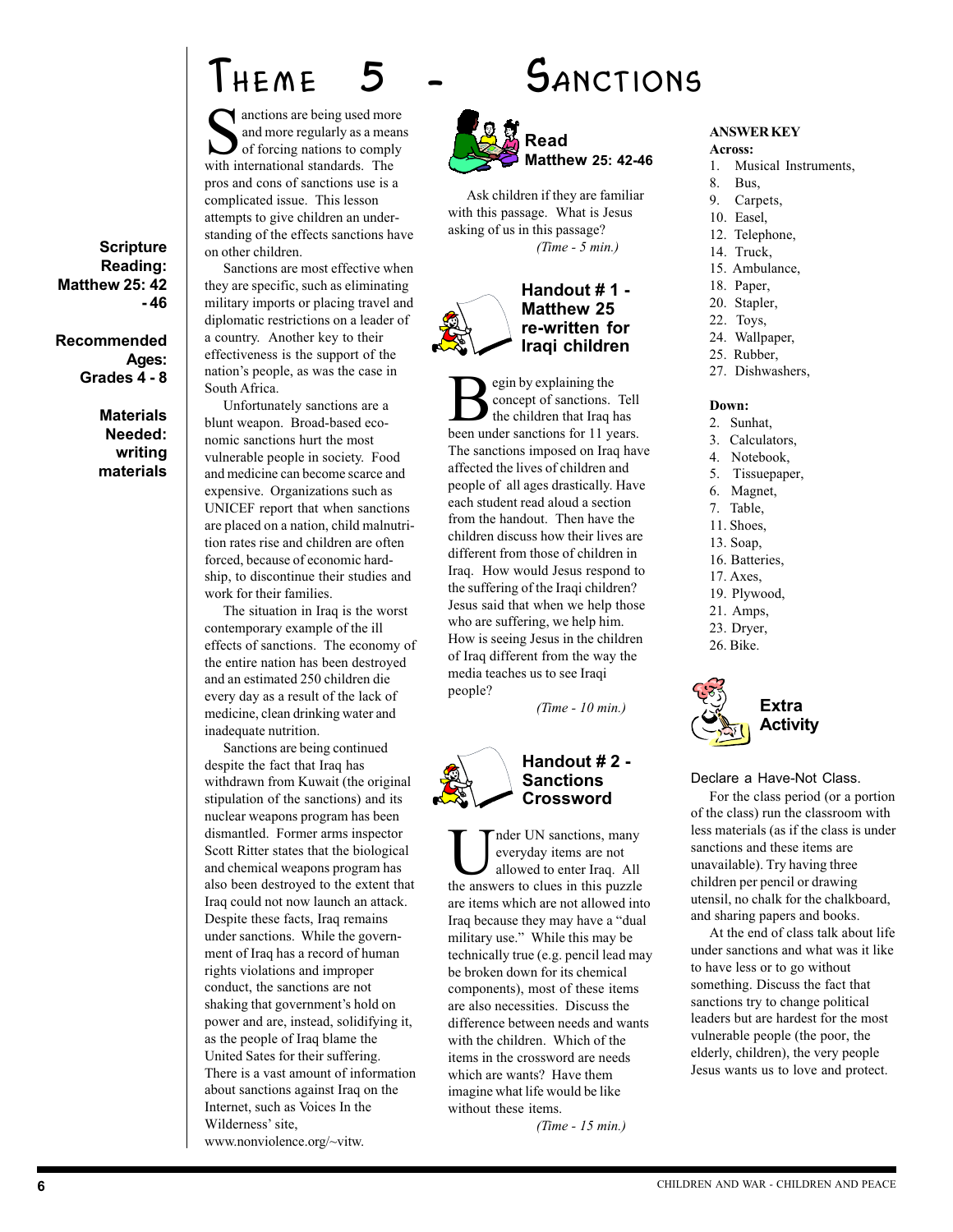## Theme 6 - Being Peacemakers

**M** any of us are familiar with<br>the Beatitude, "Blessed<br>they will be called children of God" the Beatitude, "Blessed are the peacemakers, for (Matthew 5:9). Children are active peacemakers. Perhaps this is what Jesus was alluding to when he said that to enter the kingdom of God, we must be like a child. Children must be involved in peacemaking today in order to learn how to be peacecreating leaders of the future.

In many conflicts children work for peace in various ways. They attend rallies, set up conflict resolution programs, write letters and participate in peace programs set up by aid organizations.

A children's peace group in Colombia, Children's Movement for Peace, was nominated twice for the Nobel Peace Prize. It is important for Canadian children to know how children are working for peace and to believe that they too can contribute to building a peaceful world.



sincuss with students what it<br>would mean be all the things<br>Jesus described, especially,<br>being a neacemaker. Read them the would mean be all the things Jesus described, especially, being a peacemaker. Read them the following story of the Colombian children's peace movement.

"Colombia is a nation in South America which has experienced civil war for the past 40 years. People are continually pushed from their homes by fear, threats and abuse. According to World Vision, 'about 20 children each hour are forced away from their homes and neighbours.' Many of the children of Colombia have seen family members murdered, and find themselves existing in dangerous slums of larger urban centres. Some Colombian children have become child soldiers. There are some child soldiers as young as nine years old.

"The Children's Movement for Peace started in 1996. The movement defines peace through actions of love, acceptance, forgiveness and community work. Believing that peace begins at home and in the community, Colombian peacemakers

volunteer for conflict-resolution programs to teach non-violent problem solving; help organize peace rallies; speak to legislators in the Colombian government; work with kids in sports and other recreation programs; and try to set a peacefilled example 24 hours a day seven days a week.

"Peace movement participants are determined to change the cycle of violence. They are working to establish peace-filled foundations of a Colombian society battling the memories and scars of the nearly 40 years of civil war.

"October 1996 was an exciting month for children and youth in Colombia. In fact more than 27 million children and youth voted in their own children and youth referendum for the Children's Mandate for Peace and Rights. Nobody expected so many people to come to vote. There were not enough voting ballots and some had to vote on scraps of paper napkins. Peace was the winner! The children elected to end the over 40 years of civil war in Colombia and to have peace!

"Many Colombian children and youth are working for peace in their communities and are determined to see peace become a reality for their country."

(Time - 10 min.)

### Further **Discussion**

**DEN** iscuss with the students<br>how the children of<br>Jesus' call to be peacemakers. Refer how the children of Colombia are following to the end of the Bible passage and ask them if they think it is easy to be a peacemaker? What are the rewards which come to peacemakers despite the difficulties?

(Time - 5 min.)



 $\blacktriangleleft$  tudents can continue exploring peacemaking by imagining how their different body parts can become tools of God's peace. To

have the students make mobiles, you will need light cardboard, glue, scissors, pens or markers, a hole punch, and string or heavy thread.

Have the students glue the various body parts to light cardboard and cut them out. The "Blessed are the children" verse should be cut out and glued to the back of the peace dove. On the back of each piece the students should write how they can use that body part to work for peace. Some examples follow, but encourage students to use their own ideas.

(Examples: hands can used for helping others, for giving hugs, for shaking hands after a fight, or for praying for peace. Eyes can be used to see injustice, to see both sides of an argument, or to see the beauty of God's creation.)

Once students have written their ideas on the body parts, have them glue and cut out the strips of cardboard at the side of the page, cutting a little slit in the middle of each. Use a hole punch to make holes and hang one body part on each end of cardboard. The dove should be hung in the centre with the last two pieces strung below it. The mobiles can be hung by threading string around the cross section.<sup>1</sup>

(Time - 20 min.)

#### Handout #2 - Praying for Peace

raying for peace is an important and powerful way of working for peace. The prayer of St Francis of Assisi asks God's help in becoming a servant of God and a peacemaker. Other peace prayers are those which ask God to help people at war find ways to make peace, or which ask help for people suffering from violence.

Read the prayer of St Francis with the students. Students may need you to explain that an instrument of peace is like a tool. Ask them how they can become God's tools to work for peace. Then ask students to create their own prayer for peace or to create a vision for peace which they would pray for. Then complete the worksheet. (Time - 8 min.)

#### **Scripture** Reading: Matthew 5: 9

Recommended Ages: Grades 4 - 8

**Materials** Needed: writing materials, crayons or coloured pencils, scissors, light cardboard, glue sticks, string